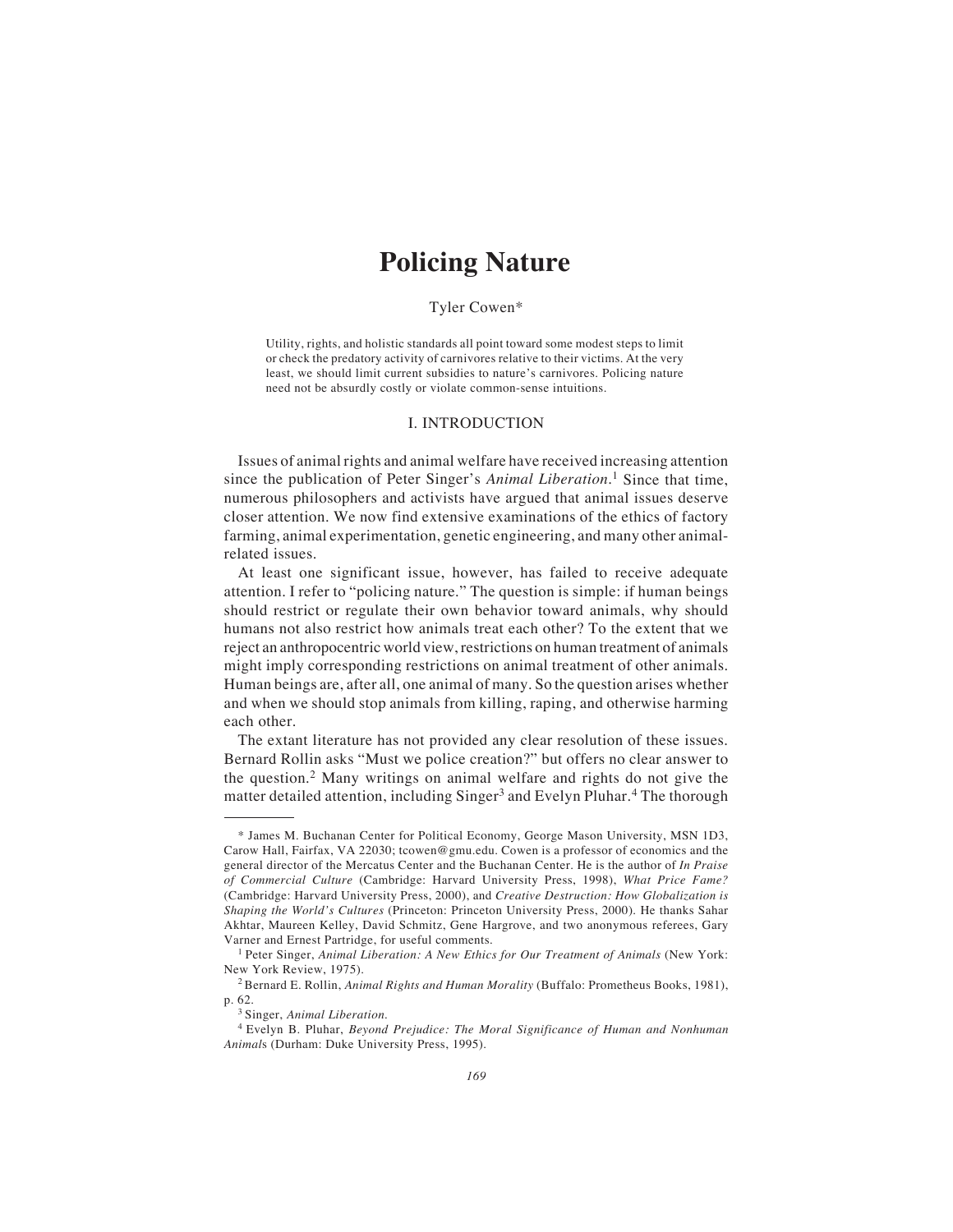and systematic bibliography of Charles Magel does not address the issue at all.<sup>5</sup> Tom Regan briefly presents the "moral agency" argument, which I consider at length below.6 Roger Scruton treats the policing nature argument as a *reductio ad absurdum* on vegetarianism and animal rights.7 Holmes Rolston, III argues that predation should be judged by ecological standards, not ethical ones.<sup>8</sup> The lengthiest treatment, by far, is found in Steve Sapontzis.<sup>9</sup> He rejects the idea that "policing nature" can be used as a *reductio* to defend human carnivorous tendencies or human violations of animal rights. He does not, however, offer a clear stance on the issue itself. He does conclude that humans can probably do more good by limiting their own predation than by policing other animals, though it is not clear why doing so should be the relevant trade-off.<sup>10</sup>

Most commentators in the biological sciences simply assume that nature should not be policed, without offering any rationale. Christopher McGowan offers a typical comment in his book on predation: "The sight of a snake killing a mammal, a young defenseless one at that, may not be a pleasant one, but we should not view the scene with sentimental eyes.<sup>11</sup> Predators have to kill to eat, and do so without emotion. Killing and being killed have nothing to do with assailant and victim, good and bad, only with survival."

Through casual conversation I have found that many believers in animal rights reject policing out of hand, though for no firm reasons, other than thinking it does not sound right. Typically these individuals hold two conflicting views. First, animal welfare counts, and people should treat animals as decently as possible. Second, there is a basic presumption against human noninterference with nature. In this paper, I suggest that the two views are less compatible than is commonly supposed. In the terminology of Eugene Hargrove, animal rights and environmental ethics stand in conflict, rather than complete

<sup>5</sup> Charles R. Magel, *Keyguide to Information Sources in Animal Rights* (Jefferson, N.C.: McFarland and Co., 1989).

<sup>6</sup> Tom Regan, *The Case for Animal Rights* (Berkeley: University of California Press, 1983), p. 357.

<sup>7</sup> Roger Scruton, *On Hunting* (London: Yellow Jersey Press, 1998).

<sup>8</sup> Holmes Rolston, III, *Environmental Ethics: Duties and Values in the Natural World* (Philadelphia: Temple University Press, 1988), p. 79.

<sup>9</sup> S. F. Sapontzis, *Morals, Reason, and Animals* (Philadelphia: Temple University Press, 1987), chap. 13.

<sup>10</sup> I read S. F. Sapontzis, "Predation," *Ethics and Animals* 5 (1984): 27–38, an earlier work, as taking the more radical stance that nature should be policed, but the later book as backing away from this view (without rejecting it definitively). In this paper I do not consider whether human interference in the animal world should be limited to police activities. Human governments, after all, do far more than just serve as police forces. One might ask whether humans should, if they could do so at low enough cost, intervene to restore distributive justice to the animal kingdom, or perhaps provide for equality of opportunity across animals. I have not found a literature on these questions.

<sup>11</sup> Christopher MacGowan, *The Raptor and the Lamb: Predators and Prey in the Living World* (New York: Henry Holt and Company, 1997), pp. 48–49.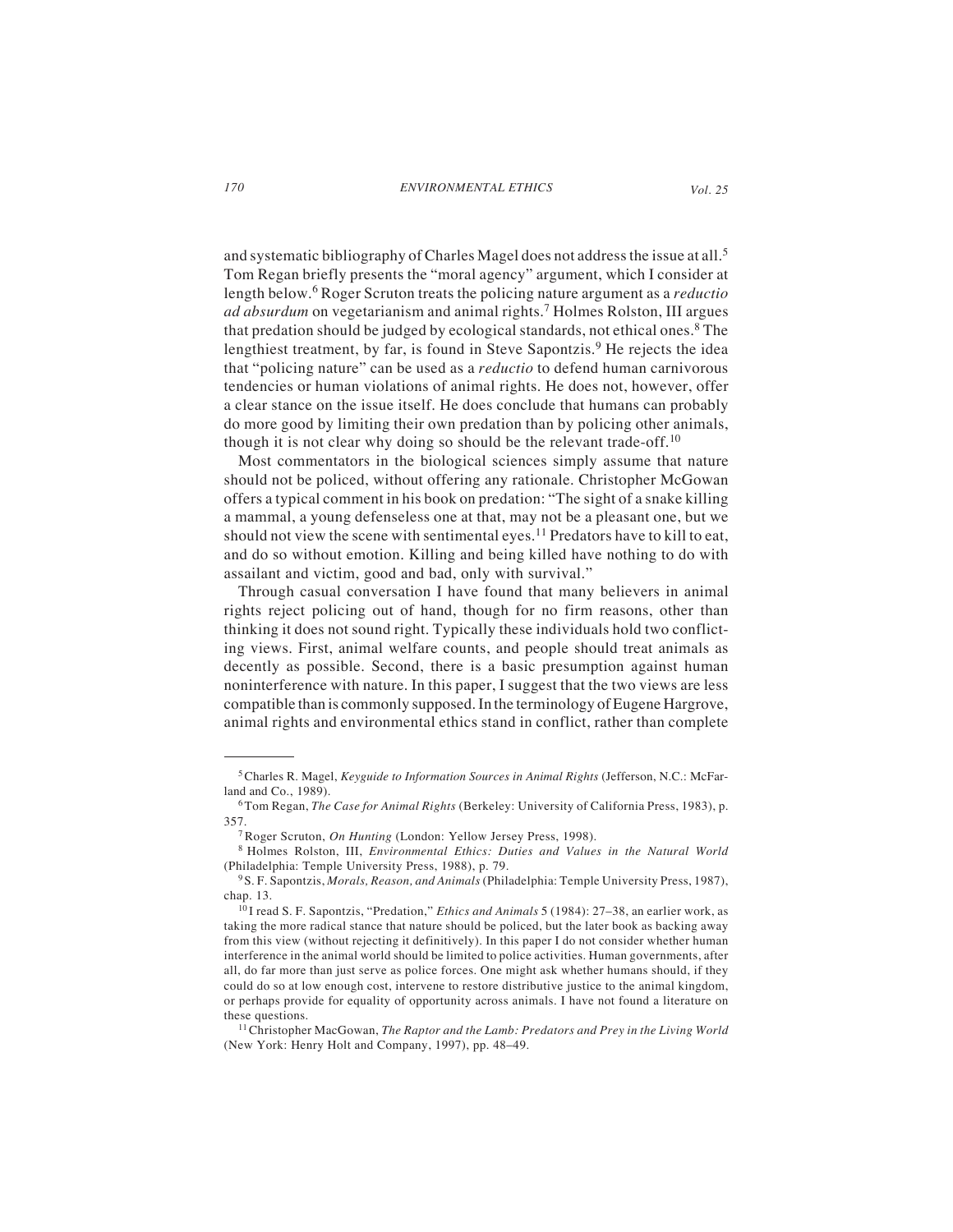harmony.<sup>12</sup> If we care about the welfare and rights of individual animals, we are led to interfere with nature whenever the costs of doing so are sufficiently  $low.<sup>13</sup>$ 

## II. SOME PREMISES

I start with the premise that animal welfare matters, though animals may count for much less than human beings. Note that the relevance of the policing issue requires only that animal welfare need receive positive weight with some nonzero probability. Even if the chance of animals "mattering" in moral terms is small, costless forms of nature policing, and there are many (see below), could still bring net benefits in terms of their expected value

Various forms of contractarianism, or legal positivism, may imply that the concept of morality simply does not apply to animal-animal relations, or to human-animal relations, in most or all cases. I take these theories seriously and do not wish to dismiss them out of hand. Nonetheless, as long as there is some chance that these approaches are wrong, we are led back to the possibility that at least the costless forms of nature policing are desirable in terms of expected value.

I adopt an "individualistic" point of view as to why animals matter. I view individual animals as carriers of utility, and possibly rights. The utilities and rights of these individual animals carry moral weight, when we are deciding what is the best policy.

This individualistic perspective differs significantly from many forms of environmentalism, especially holistic doctrines. In these approaches the suffering or rights of the individual animal are secondary to the environment or nature as a whole. We are to evaluate nature in terms of its adherence to particular models or patterns of how the environment should be. These models or patterns might include the idea that human beings should interfere with nature as little as possible, or only according to prespecified criteria, such as preserving endangered species.<sup>14</sup>

I do not, in this paper, argue for the superiority of the individualistic doctrines over these more holistic forms of environmentalism; rather, I take the individualistic perspective as a starting point. I argue that if we adopt an individualistic

<sup>12</sup> Eugene C. Hargrove, ed., *Animal Rights/Environmental Ethics Debate: The Environmental Perspective* (Albany: State University of New York Press, 1992).

<sup>13</sup> Hargrove, *Animal Rights/Environmental Ethics Debate*, reprints many of the seminal pieces in the debate between animal rights/welfare advocates and environmentalists.

<sup>14</sup> Magel, *Keyguide to Information Sources in Animal Rights,* surveys holistic views and offers a detailed bibliography; see also Hargrove, *Animal Rights/Environmental Ethics Debate* and Paul W. Taylor, *Respect for Nature: A Theory of Environmental Ethics* (Princeton: Princeton University Press, 1986) on related issues. J. Baird Callicott, *In Defense of the Land Ethic: Essays in Environmental Philosophy* (Albany: State University of New York Press, 1989), cites holism to argue that nature should not be policed.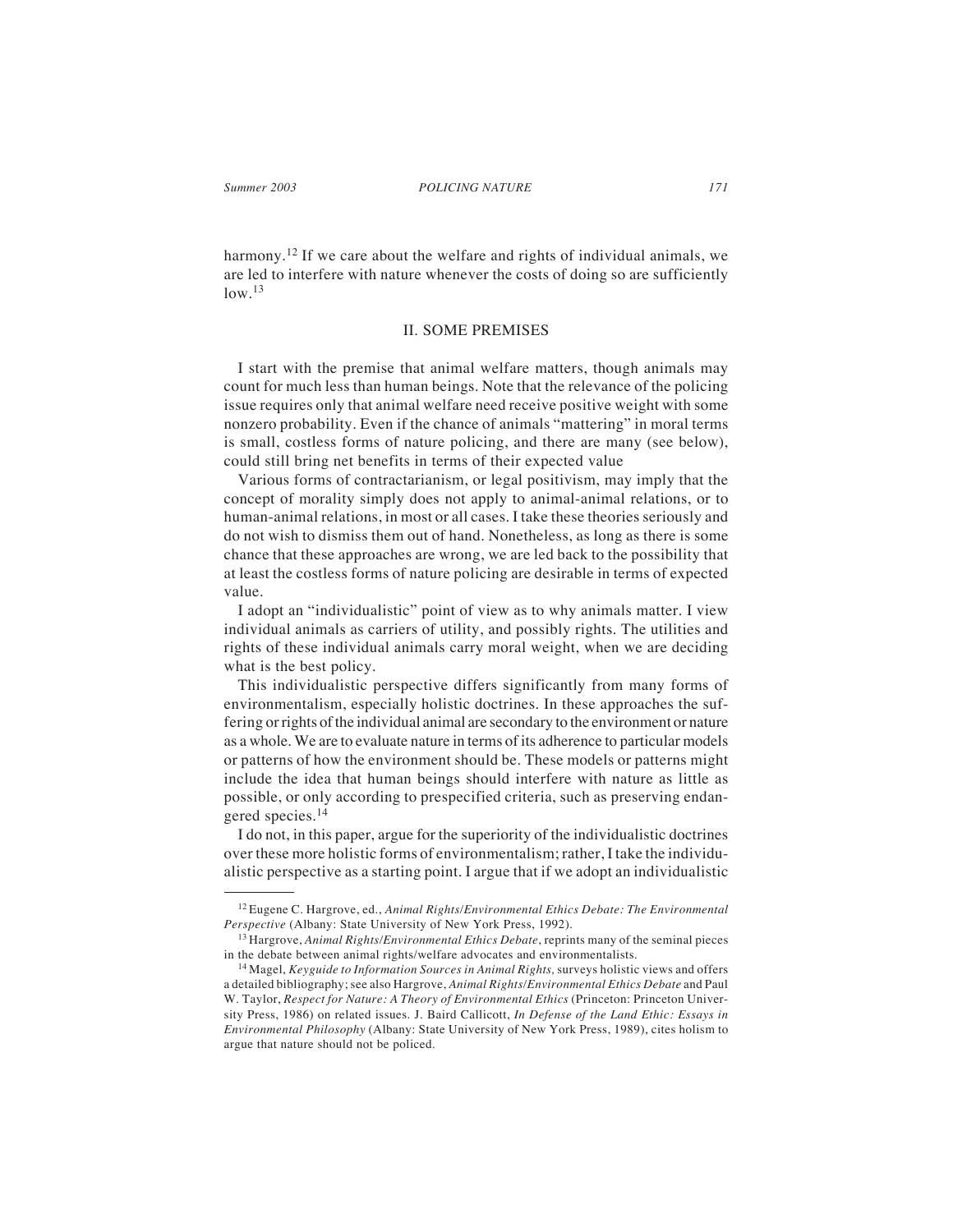perspective, as much of the animal welfare literature is wont to do, we are led to nature policing. Since most plausible holistic theories have at least some individualistic component, these arguments have implications for holism. In a later section, I show that holism likely calls for some form of nature policing as well.

I do not commit to whether animals matter for utility reasons, for rights reasons, or for some combination of both. In my view, the most plausible accounts of how animals "count" are pluralist and invoke both utility and rights to some extent, albeit a notion of rights that is nonabsolute and tempered by utility considerations. In any case, I show that both utility and rights considerations provide some argument for an appropriately chosen degree of nature policing.

### III. UTILITY

Let us start with utility considerations, the framework for animal welfare suggested by Singer. When evaluating animal killings, we must consider whether a carnivorous animal contributes to net utility. In many cases, the answer appears to be no. Some carnivores kill many animals for each animal they sustain. An eagle, for instance, kills hundreds of other animals over a full lifetime. The number of eagles supported by such killing is small, relative to the number of animals that are killed.

A form of "gradated utilitarianism," which weights the utilities of animals according to their intelligence, does not avoid the basic problem. Many carnivores, such as eagles, falcons, snakes, komodo dragons, crocodiles, and sharks kill animals smarter than themselves or of equal intelligence. Furthermore, even if the carnivore is smarter, or for some other reason counts for more in moral theory, the carnivore may not be sufficiently smarter to make up for killing so many victims.<sup>15</sup>

In some cases, the prey, taken as a species, may benefit in utilitarian terms from the existence of predators, or at least not suffer.16 Predators may keep down overpopulation or perhaps encourage the long-run fitness of the species by weeding out weaker species members. These benefits could provide a utilitarian argument (though not a rights argument) for allowing predators to pursue their prey. But this point does not escape the policing issue. First, not all predators benefit their prey at all margins. Many animals flourish when predators are absent, and perish when predators are introduced (the history of Australia, and numerous islands, provides examples). Second, in those cases

<sup>15</sup> For general information on predators, see MacGowan, *The Raptor and the Lamb* and Gordon Grice, *The Red Hourglass: Lives of the Predators* (London: Penguin Books, 1998).

<sup>16</sup> Paul Veatch Moriarty and Mark Woods, "Hunting ≠ Predation," *Environmental Ethics* 19 (1997): 391–404, among others, make this point.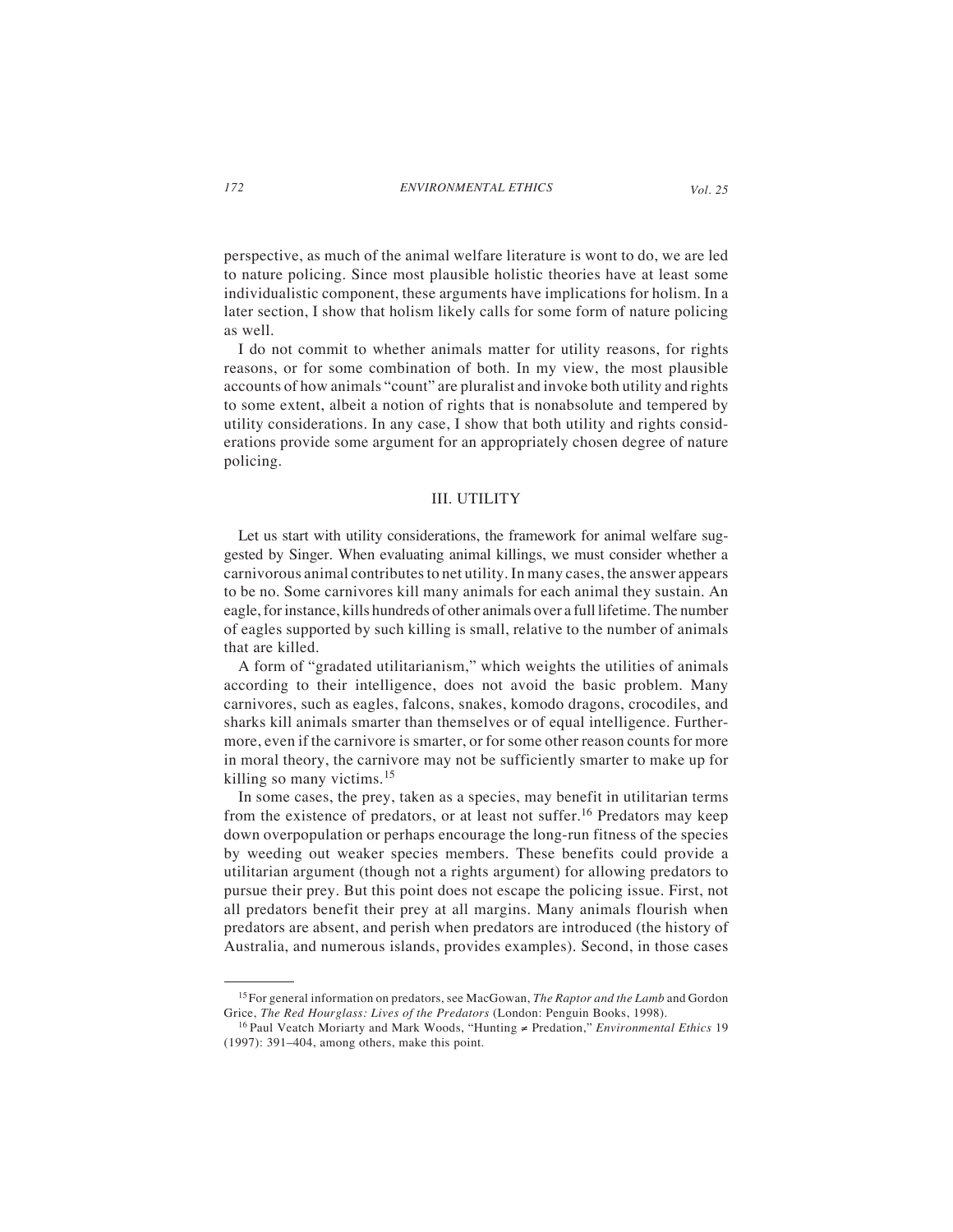where predators truly do benefit their prey, we may wish to intervene and provide greater support for the predators. There is no *a priori* reason to believe that nature has provided a welfare-maximizing balance of power between predator and prey, which again leads us back to the possibility of policing.

Reading about Roman times, when animals were placed in bloody and painful fights to the death, we feel that the Romans committed some injustice, or did something wrong. We feel that the Romans brought about a bad state of affairs, by staging such fights. If we believe "it is bad for human beings to cause *X,*" we might conclude that "*X* is a bad state of affairs." In other words, we might conclude that the bloody slaughter of one animal by another is a bad thing. Why should our assessment of this outcome depend on whether or not humans set up the conditions of the slaughter? The fight outcome may be *worse* when humans set it up, but it becomes worse only because the slaughter of one animal by another is bad in the first place.

Some critics cite the potentially high costs of policing nature (Sapontzis notes this argument, without endorsing it).17 We can imagine the difficulty of sending human policemen out to the Serengeti or into the Amazon to control animal behavior. Even a large number of policemen would be able to prevent only a very small percentage of animal crimes. At what level should the policemen stop? Should they prevent only carnivorous actions against intelligent mammals? Should they also prevent fish from eating other fish, birds from eating worms, and insects from preying on other insects? The complexities multiply rapidly.

Nonetheless, the cost argument does not eliminate the potential utility gains from nature policing. Most simply, *some* kinds of nature policing can be performed at zero real resource cost to human beings.

Consider tigers. Human beings hunt tigers, and would hunt them even more widely in the absence of legal prohibition. Hunting tigers involves zero net costs to humans and in fact involves significant net benefits to humans, given that tiger products can be sold for profit.<sup>18</sup> The question then arises concerning what prohibitions should be placed on tiger hunting. In this context, *not* policing nature is what brings the net cost. The policing can be done for free, and indeed for profit. The tiger hunters are, in reality, policing nature, even though that may not be their intention. Every time they kill a tiger, they stop that tiger from pursuing a life of violent aggression against other animals, many of which (whom?) are relatively intelligent mammals. Similarly, fox hunting has been a long and popular tradition in England, and in that regard is self-financing.

Most generally, many human policies affect carnivorous mammals, whether we like it or not. So we inevitably perform implicit police actions in one form

<sup>17</sup> Sapontzis, *Morals, Reason, and Animals*.

 $18$  Further, below I consider the utilities of those who are disturbed by the fact that tigers are hunted.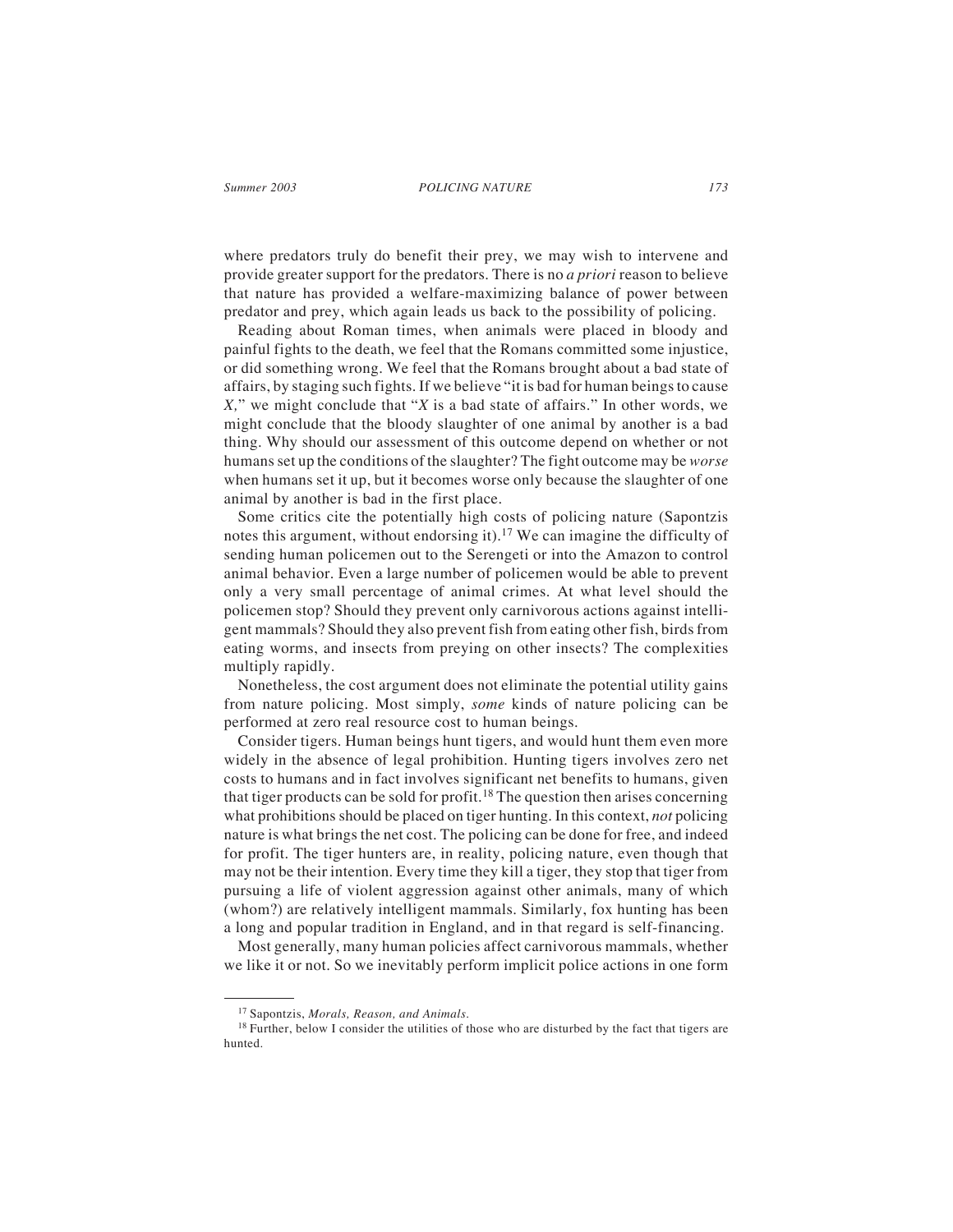or another, and must then weigh the costs and benefits of various interventionist alternatives. We clear land for economic development, drive coyotes off the land, and help or harm many other carnivores. We must in any case decide whether the restriction (and assistance) of carnivorous activity should count as a benefit or a cost of a given policy. My arguments in this paper suggest that we should count negative impacts on carnivores as positive features of the human policy, rather than as negative features, as we usually do. Doing so would make us less likely to support the populations of various aggressive carnivores.

Current policies, in contrast, often subsidize the propagation of carnivorous animals. It is against the law in the United States to kill birds of prey, even if they are not endangered. In recent times, considerable resources have been invested to revitalize the genetic diversity of the Florida panther, to prevent its possible extinction. The Florida state government has imported panthers from Texas and developed special breeding programs, all at real financial cost.<sup>19</sup> India has set aside wildlife reserves to help tigers and panthers live and breed. It would be easy to limit or eliminate these programs, which again suggests that policing nature need not mean sending out a policeman to stop one group of ants from killing another.

One utilitarian argument can defeat policing fairly simply. Some humans, such as environmentalists, may be made very unhappy when they observe the policing of nature. These costs may outweigh whatever utility benefits nature policing brings. This argument, however, begs the broader question, which is what kind of attitudes toward nature policing human beings should adopt.

## IV. RIGHTS APPROACHES

Rights arguments tend to support some policing, just as do the utility arguments. Regan, among others, has suggested that animals hold rights. $20$ There are many rights theories, and each is complex, but in their simplest form rights theories imply that the rights bearer holds a "protected sphere" against certain kinds of bad treatment. Actions to violate that protected sphere are *prima facie* wrong. Under this premise, carnivore animals would appear to be violating the rights of their victims.

This being said, a rights theory may be unclear as to what is the appropriate remedy for a rights violation. Aggression is wrong, but a rights theory does not necessarily imply that outsiders are obliged to come to the aid of the victim or potential victim. In legal theory this question falls under the heading of the Good Samaritan issue.

The rights approach is thus incomplete as a claim that we are obliged to

<sup>19</sup> See Mark Derr, "Texas Rescue Squad Comes to Aid of Florida Panther," *New York Times,* 2 November 1999, p. D2.

<sup>20</sup> Regan, *The Case for Animal Rights*.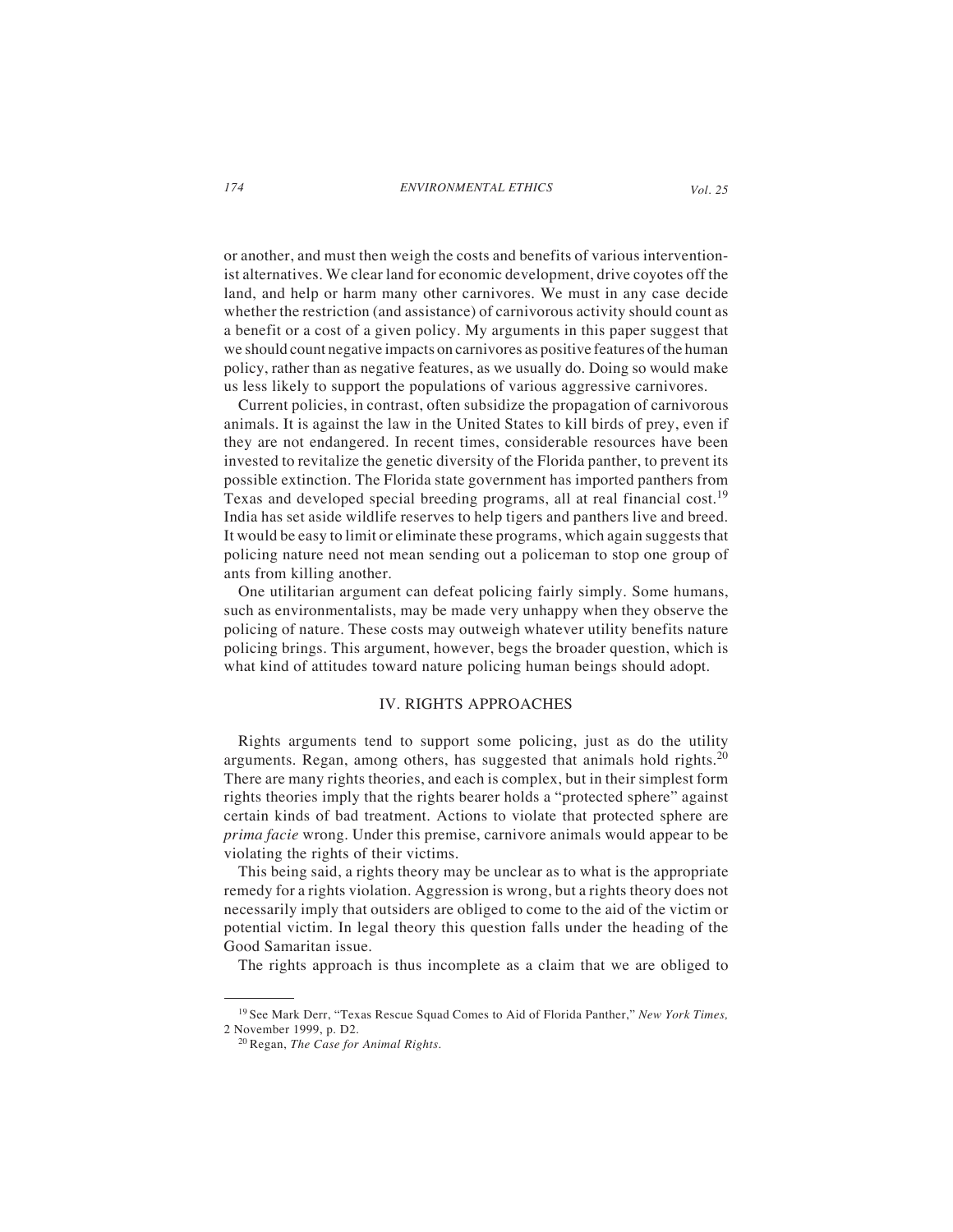police nature. Nonetheless, we have already seen that many forms of nature policing are available at zero cost. Most plausible rights theories should imply that if we can stop a rights violation at zero cost, we should do so. Stopping the rights violation is plausibly a better state of affairs than not doing so, even if we do not wish to attach a language of strong obligation to such preventive activity.

Very strict rights theories allow no consideration of consequences. Under such theories we might say that the one animal should not violate the rights of another, but that human prevention of such violations does not bring about "a better state of affairs." This approach will in fact stop the policing argument in its tracks. Once we introduce some degree of consequentialist considerations, however, we are led back to policing once more.

Various theories of "distance" might be introduced to limit our obligations to the animal kingdom. Animals are very different from human beings. Human beings and animals can communicate only in limited fashion, if at all. We do not have a very good idea of "what it is like to be a bat," to borrow a phrase from Thomas Nagel. The typical human life does not much resemble the typical animal life, and so on. If we accept this attitude, the human obligation to animals may be very small or perhaps zero. Humans may feel that "it is not their province" to make sure that a tiger does not kill gazelles. But again, unless our distance from animals is seen as infinite, we are still led to endorse the costless forms of nature policing.<sup>21</sup>

Some "relational" theories may suggest that rights are present only when the relevant entities can potentially cooperate to mutual advantage. Humans can in principle cooperate beneficially, and thus we can speak of human rights vis-àvis other human beings. In this approach, however, gazelles cannot have rights vis-à-vis tigers, since there is primarily conflict of interest. In some regards this mirrors the contractarian approach, or might have Aristotelian roots, by referring to the "natures" of the entities involved.

This approach also fails to remove nature policing from the agenda. Let us consider three reasons. First, rights theories have a very weak burden. Utility considerations already suggest some *prima facie* reason to police nature in limited fashion. Rights theories need offer only a very weak presumption in the same direction, or no presumption at all. To remove rights from the agenda is not to provide an argument against limited forms of nature policing.

Second, there is some chance that these relational views are wrong. This

<sup>21</sup> Considerations of "distance" may account for some cases where we *do* police nature. For instance, we police animals in our role as pet owners. If our dog threatens to bite our cat, or our cat threatens to badly scratch the dog, we intervene to prevent the pain and suffering, provided we can do so effectively at low cost. Such interventions do not imply that our pet cat has higher objective moral standing than a tiger in Siberia. Rather, we intervene for the same broad reasons that a mother feeds milk to her baby but not to a starving baby in Haiti. Our cats and dogs are connected to us through the pet relation, whereas the tiger in Siberia is not.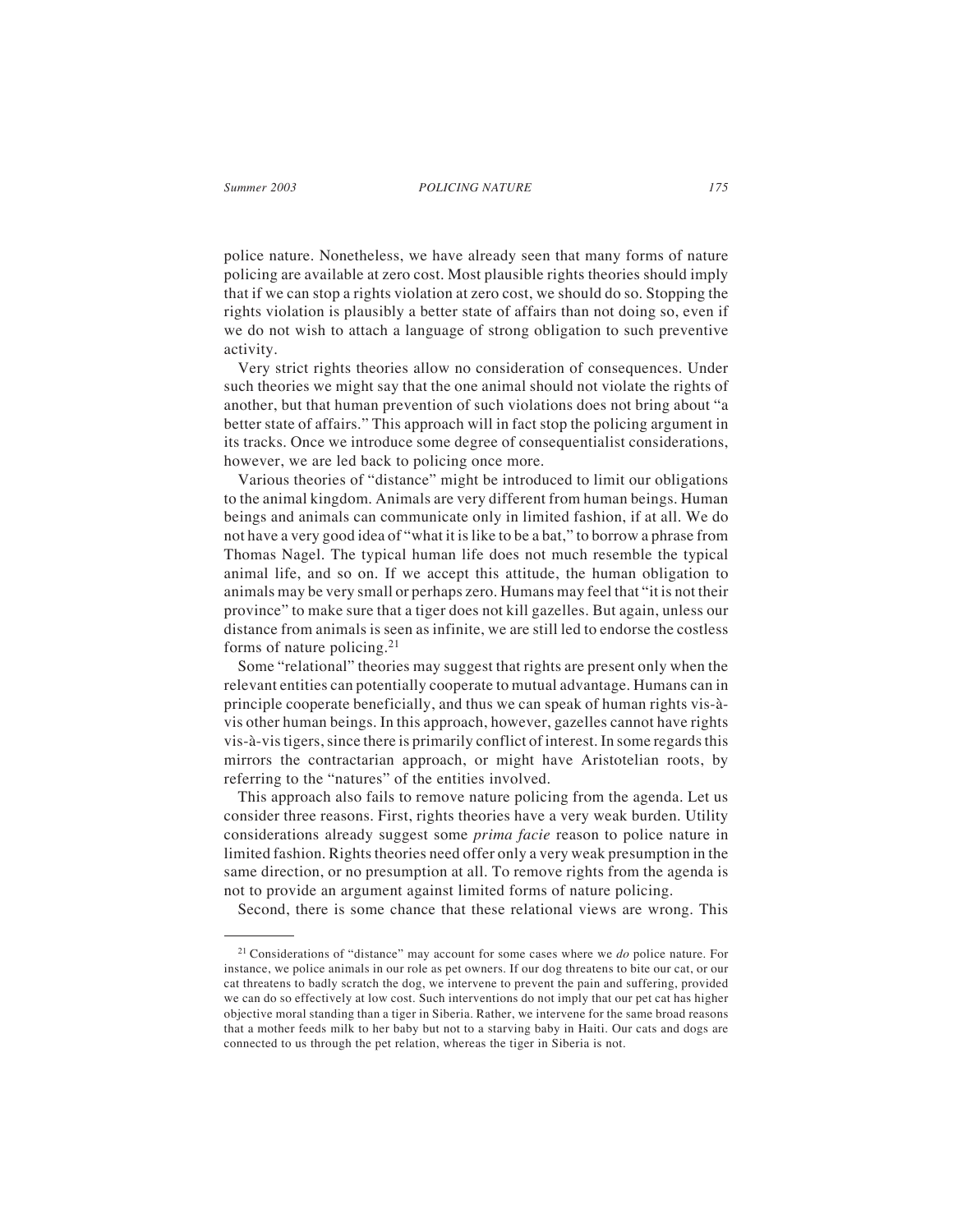possibility again returns us to the costless forms of nature policing, which will bring positive expected value in utility terms.

Third, and most importantly, the relational view cannot handle a number of plausible analogies. We do not hesitate to stop a human killer of other humans, even if we must kill him in the process of protecting the rights of the potential victim.22 Stopping a human killer does not rest on whether or not we consider the killer to be a "moral agent," mentally retarded, totally insane, or a vampire, locked in inevitable struggle with human beings. The argument for policing nature is simply the same argument that we use to stop the human killer in these alternative contexts. Carnivorous animals are aggressing against other animals and in principle they are no different from the insane human killer. Few would dispute that we should police murderous fights between human beings, and prevent one human from violating the rights of another, at least if we can intervene at sufficiently low cost. The absence of moral agency does not weaken the case for preventive deterrence. Having accepted this premise for humans, it is not clear why we should reject it for nature.

We might reject the human-animal parallelism implicit in the above analogy and claim that animal aggressors are mere unthinking brutes. Perhaps animal carnivores are not "moral agents," and therefore they cannot commit rights violations.<sup>23</sup> This move, however, would not make the policing argument less compelling. If the parallels with non-rational human killers, such as the insane, do not convince, let us go one step further and consider a pure natural catastrophe. A tornado obviously has no moral agency and it is an unthinking force of nature. Yet, we would not hesitate to stop a tornado, if we could do so, if that tornado threatened to kill many human beings. Similarly, we would stop the tornado if it threatened to painfully kill large numbers of sentient animals, at least if we could stop the tornado at zero cost. This is not mere speculation, as it is common practice to provide animals with limited protection against natural disasters. If the cost of such protections were zero, we would presumably do more.

Moral agency may make a difference for *ex post* punishment. If we observe that a tiger has killed a gazelle, we do not punish the tiger for retributive reasons. Deterrence is presumably not a consideration either. We may regard "previous tiger murder" as a good predictor of "future tiger murder," and thus stop the tiger for this reason. Nonetheless, the mere fact of a past killing, taken alone, does not matter if the tiger is not a moral agent. It is for this reason that

<sup>22</sup> See Mary Anne Warren, *Moral Status: Obligations to Persons and Other Living Things* (Oxford: Clarendon Press, 1997), pp. 112–13.

<sup>23</sup> Sapontzis, *Morals, Reason, and Animals*, chap. 8, discusses many of the relevant issues for whether animals are properly moral agents or not. Regan, *The Case for Animal Rights*, p. 357, and Taylor, *Respect for Nature,* pp. 127–73, cite the moral agency argument for not policing nature. Warren, *Moral Status,* surveys some relational views of animal rights, although not primarily in the context of policing nature.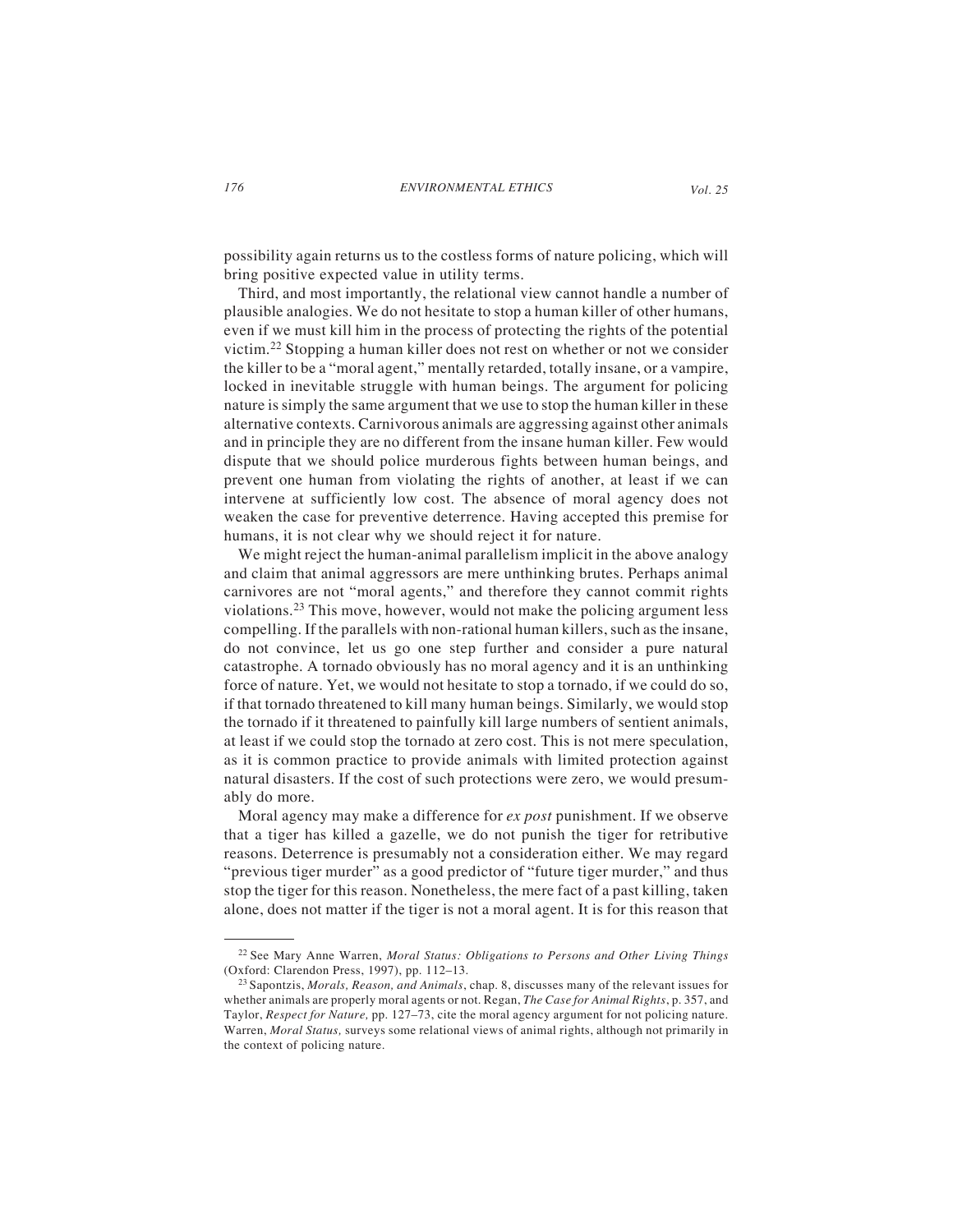*Summer 2003 177 POLICING NATURE*

we reject the medieval practice of trying animals for their "crimes" against human beings in a formal court of law. The issue of moral agency, therefore, is relevant for some decisions. Nevertheless, it does not render policing nature a non-issue.<sup>24</sup>

Animal victims of carnivores do probably "count for less" than do the human victims of murderers, whether in rights theory or with regard to utility considerations. However, at the same time, the killing carnivores count for less too, which should limit our reluctance to stop them.<sup>25</sup>

Nor do we appear to hold *per se* objections to stopping animal killing. Even advocates of animal rights typically admit that sheep farmers are justified in shooting coyotes, if those coyotes attack and kill their herds on a sufficiently regular basis. From an animal rights/animal welfare point of view, why should the justification disappear when humans have no material or property interest in the victims?

In sum, the above arguments do not provide a knockdown case for nature policing, as I have taken both individual rights and utilitarian perspectives for granted. Nonetheless, any policy that has both rights and utility on its side may be hard to defeat in moral discourse. In addition, we have seen that nature policing need not bring absurdly high costs and in many cases can be done for free or at a profit.

### V. CAN HOLISM IMPLY NATURE POLICING?

So far we have focused on individualistic standards of animal welfare. The alternative approach of holism starts with the premise that attempts to value animals on an individualistic basis will fail. Instead, we should ask whether a given policy produces an appropriate pattern of animal behavior and animal life, taken in the aggregate. We must assess the overall course of nature, rather than the claims of particular animals, be they carnivores or victims.

The ethical philosophy of holism has had numerous defenders in a human context. Most prominently, neo-Hegelians have argued that the social good

<sup>&</sup>lt;sup>24</sup> In medieval times it was common to try animals for crimes against humanity, whether it be a pig that killed a child or a swarm of locusts that ruined a farmer's crop. The offending animal or animals then were often put to death. On this era, see E. P. Evans, *The Criminal Prosecution and Capital Punishment of Animals* (1906; reprint ed., London: Faber and Faber, 1987) and Gary L. Francione, *Animals, Property, and the Law* (Philadelphia: Temple University Press, 1995), pp. 93–94. The Russians once even sent a billy-goat to Siberia, for supposed crimes (see Gerald Carson, *Men, Beasts, and Gods: A History of Cruel and Kindness to Animals* (New York: Charles Scribner's Sons, 1972), p. 31.

<sup>25</sup> David DeGrazia, *Taking Animals Seriously: Mental Life and Moral Status* (Cambridge: Cambridge University Press, 1996), argues that carnivorous killing of animals is not "unjustified," given that (some) carnivores need meat to survive, but he does not consider either the rights or utilitarian trade-offs in this context, despite arguing elsewhere in the book that animals deserve equal consideration with human beings.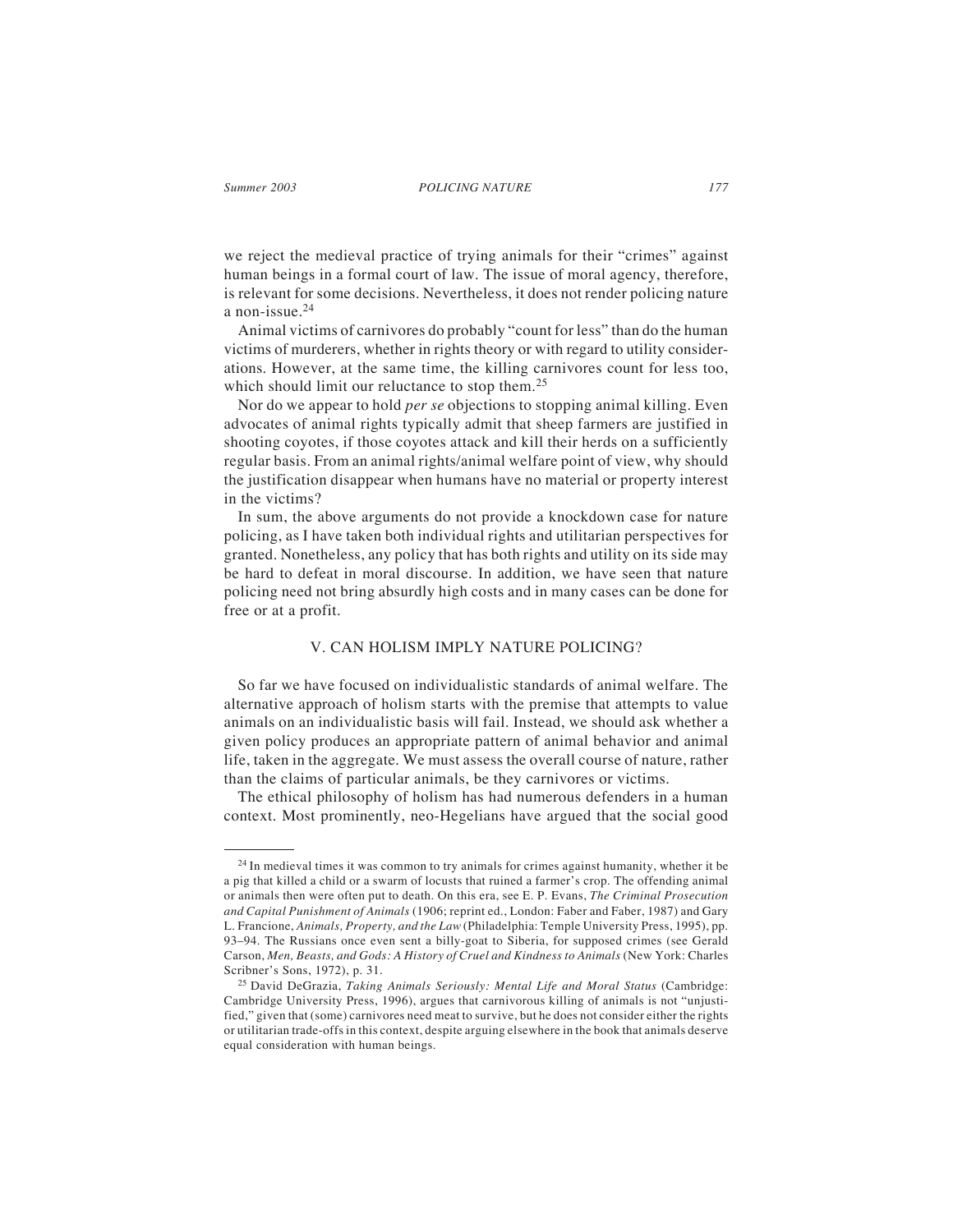cannot be expressed as a summation of individual utilities or individual claims to rights. Instead, we must assess whether a given society is aesthetically pleasing, just, capable of expressive self-realization, and so on, depending on the particular values at stake. For our purposes, the important point is that the holistic standards cannot be reduced to more primitive claims about the welfare and rights of individuals.<sup>26</sup>

Holism, as a policy toward animals, has some roots in human intuitions. We typically regard the death of the last member or members of a species as an especially great tragedy.27 In this regard, holism can explain some of the nature policing that we do in fact perform, such as protection for endangered species.

It is beyond the scope of this article to examine the broader issues behind holism vs. individualism as social theories, whether for human beings or for animals. Nonetheless, some more specific remarks can be made.

Holism does not render the policing issue moot. It simply suggests that we police nature according to some holistic criteria. Depending on the holistic standards at hand, human beings could try to make nature resemble those standards more closely. Plausible holistic standards could require that nature be more "kind," more "balanced," or more "complex." In each case, we can imagine interventions that would further the desired holistic standard. Holism might in fact make nature policing all the more necessary.

Furthermore, plausible holistic criteria will assign some weight to rights and utility considerations, even if our final evaluation of the environmental pattern is not "reducible" to such claims. Considering rights and utility, however, would bring us back to nature policing at the margin. After all, it would be implausible to use holism to argue that human murderers, or human torturers of animals, should not be restrained. The holistic view cannot, on its own terms, account for why violence of animal against animal should be treated differently than violence of human against human. As a result, there is the need for some other standard to address nature policing.

Holism might be used to argue against policing nature on a large scale, given that full-scale policing would lead to widespread extinction. Extinction might (or might not) violate the holistic criteria that have been erected. Nonetheless, holism still does not militate against nature policing on a small scale. At the margin, we can still disfavor another carnivorous predator, without upsetting the overall balance of nature.

We do find many cases in which human beings assist animals, even when no direct human interests are at stake. It is common to expend considerable resources freeing stranded whales, or trying to treat them and then return them to nature. We find cases in which a sandhill crane was fitted with artificial

 $26$  The philosophy of "perfectionism," as applied to entire societies, may yield similar results. Our standards for judging societal perfection may not be reducible to individual claims and utilities.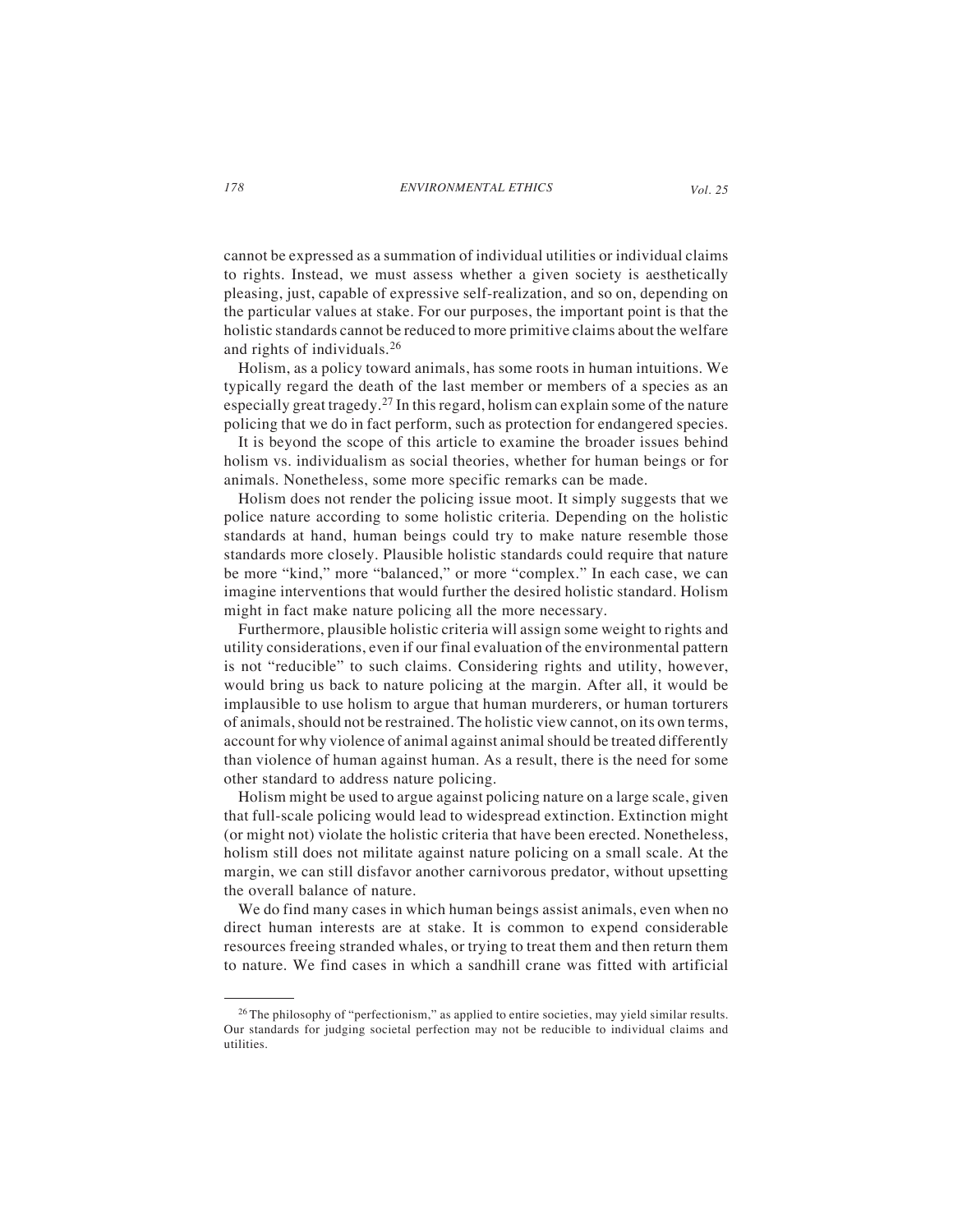*Summer 2003 179 POLICING NATURE*

limbs, a golden eagle was given a cornea transplant, an albatross was given artificial feathers and flown by to the Midway Islands, and a sea turtle (victim of a shark attack) received artificial flippers at a cost of \$200,000. Holism provides no reason why we should not extend such assistance to protection against carnivores, if it can be done sufficiently cheaply, and on a sufficiently modest scale to keep the balance of nature intact.<sup>28</sup>

#### THE ARGUMENT FROM IGNORANCE

The argument from ignorance suggests that we should not police nature because we cannot predict the effects of human intervention in nature. Policing nature, for instance, may set off an ecological catastrophe.<sup>29</sup>

This argument, at most, militates against some forms of policing nature. But in many cases, the most obvious, low-cost means of nature policing does not seem to involve any significant probability of ecological catastrophe. Shooting one tiger or reintroducing one less wolf into a national park is unlikely to noticeably affect the environment. So considerations of ecological catastrophe may curtail the amount of policing we wish to do, but they do not remove the issue from the agenda. $30$ 

Many forms of human intervention in nature do not in fact upset the balance of nature in intolerable fashion. The European wolf, a vicious carnivore, was essentially driven to extinction in the nineteenth century, largely because of urban growth and industrialization. Today the European wolf is not missed, least of all by its would-be animal victims. The European wolf remains in Rumania, Albania, Greece, and parts of Yugoslavia, but it is not obvious that its presence is an unmitigated blessing for "the balance of nature," however that term is to be construed. $31$ 

Nature policing often consists of constraining animals relatively high on the food chain, such as eagles and tigers. While this action may cause the prey of eagles and tigers to proliferate, it is not obvious that an ecological catastrophe will result. In Yellowstone Park rangers have taken deliberate action to reintroduce predators to the park, such as wolves, contrary to what the nature policing argument would suggest. There was no impending ecological problem that

<sup>27</sup> Thomas Hurka, "Value and Population Size," *Ethics* (1983): 496–507.

<sup>28</sup> See Rolston, *Environmental Ethics*, pp. 50–53, for some examples of assisting animals.

<sup>29</sup> Moriarty and Woods, "Hunting ≠ Predation," p. 394

<sup>&</sup>lt;sup>30</sup> In some chaos theory models, killing even one animal may set off catastrophe through nonlinear dynamics. In these same models, however, the carnivorous actions of the non-killed animal may set off catastrophe as well. When predictability is so low, the result is general uncertainty, not some general presumption against policing carnivores.

<sup>&</sup>lt;sup>31</sup> On the wolf, see David W. MacDonald and Luigi Boitani, "The Management and Conservation of Carnivores: A Plea for an Ecological Ethic," in David Paterson and Richard D. Ryder, eds., *Animals' Right: A Symposium* (Sussex: Centaur Press, 1979), p. 166.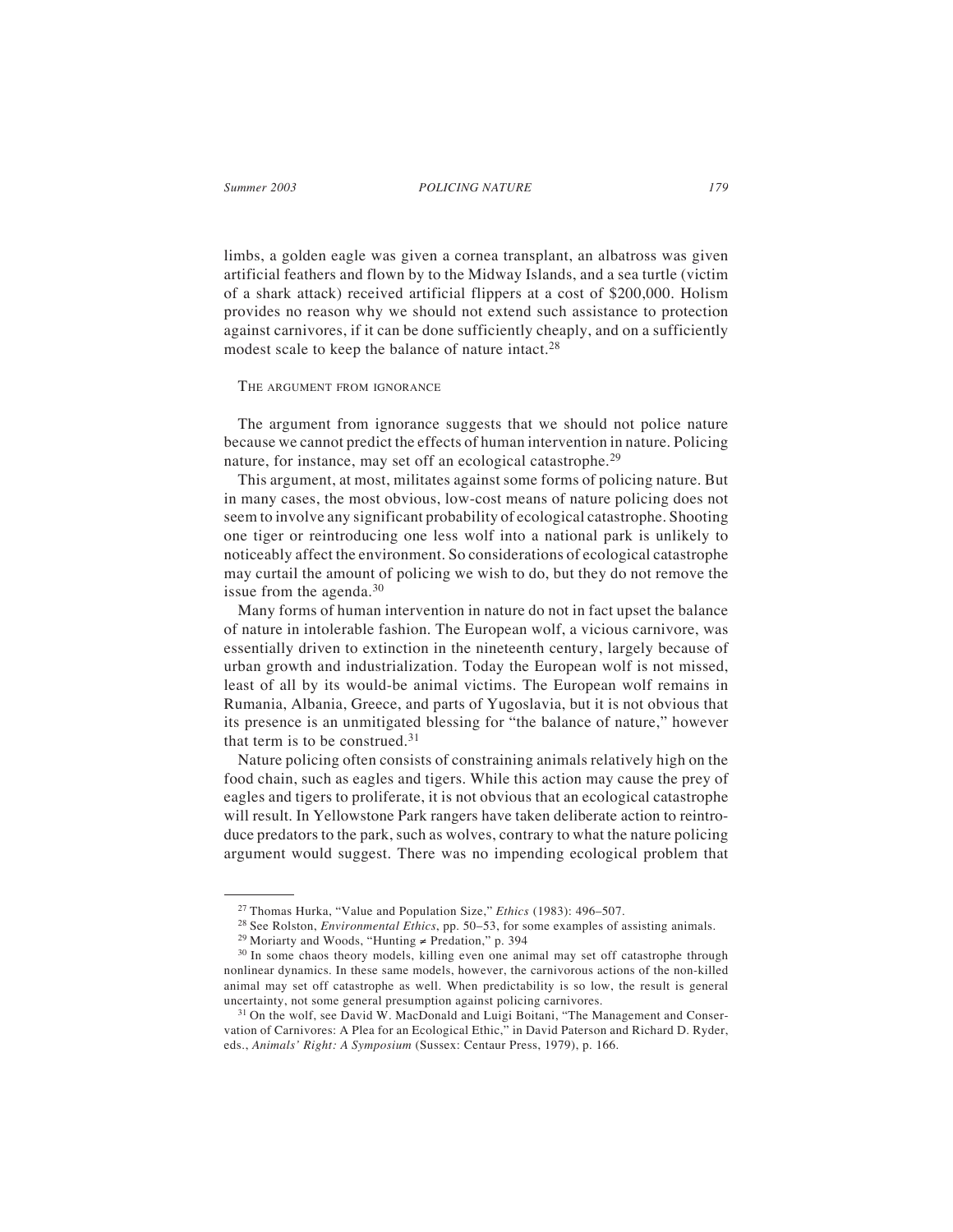required the introduction of wolves, and indeed introducing wolves may have increased the risk of negative ecological repercussions.<sup>32</sup>

In other cases, we are interfering with nature, whether we like it or not. It is not a question of uncertainty holding us back from policing, but rather how to compare one form of policing to another. Humans change water levels, fertilize particular soils, influence climactic conditions, and do many other things that affect the balance of power in nature. These human activities will not go away anytime soon, but in the meantime we need to evaluate their effects on carnivores and their victims.

Furthermore, not all ecological disruptions are undesirable, all things considered. Preserving the balance of nature is, at most, one good of many. The relevance of utilitarian and rights standards may imply that some amount of ecological disturbance is good. The argument from ignorance fails to justify why ecological balance should be the dominant value in all cases.

Given the prevalence of change and disequilibria in nature, it is not always obvious what an ecological catastrophe consists of. Perhaps tigers and eagles were bringing on ecological catastrophe, until humans started killing them. If humans can, in principle, bring on ecological catastrophe by murdering tigers, surely tigers can, in principle, bring on ecological catastrophe by killing gazelles. It is not obvious how we should choose a fixed point or optimum against which we might judge human interventions. In eastern Africa, human beings have been a major predator for many millennia. Does this mean that human intervention in this context is "natural" and thus permissible?<sup>33</sup>

Note how the nature policing argument forces us to be consistent as to what constitutes an exogenous intervention into nature. On one hand, animal rights/ welfare theorists wish to limit the differences between animals and human beings. On the other hand, they wish to think of human intervention as something exogenous to nature, rather than endogenous to nature itself. But insofar as we think of humans as another animal, human intervention is no more catastrophic, in principle, than the intervention of tigers or other animals (though of course the empirical scope of such intervention may differ).  $34$ 

<sup>32</sup> On this episode, see David S. Wilcove, *The Condor's Shadow: The Loss and Recovery of Wildlife in America* (New York: W. W. Freeman and Co., 1999), p. 60–61.

<sup>33</sup> I am indebted to David Schmidtz for this point.

<sup>34</sup> Holmes Rolston, III, *Philosophy Gone Wild: Essays in Environmental Ethics* (Buffalo: Prometheus Books, 1986), *Conserving Natural Value* (New York: Columbia University Press, 1994), and *Environmental Ethics* in a number of seminal works, has argued that predation is a part of nature. He uses this point to defend meat eating and hunting, and by implication sees no need for human policing of other predators. Moriarty and Woods, "Hunting ≠ Predation," attempt to draw a distinction between "natural" and "cultural" activities of living entities, which would remove humans from nature somewhat. See also Mark A. Michael, "How to Interfere with Nature." *Environmental Ethics*, 23 (2001): 135–54, and Ned Hettinger, "Valuing Predation in Rolston's Environmental Ethics: Bambi Lovers versus Tree Huggers." *Environmental Ethics* 16 (1994): 3–20, on related issues.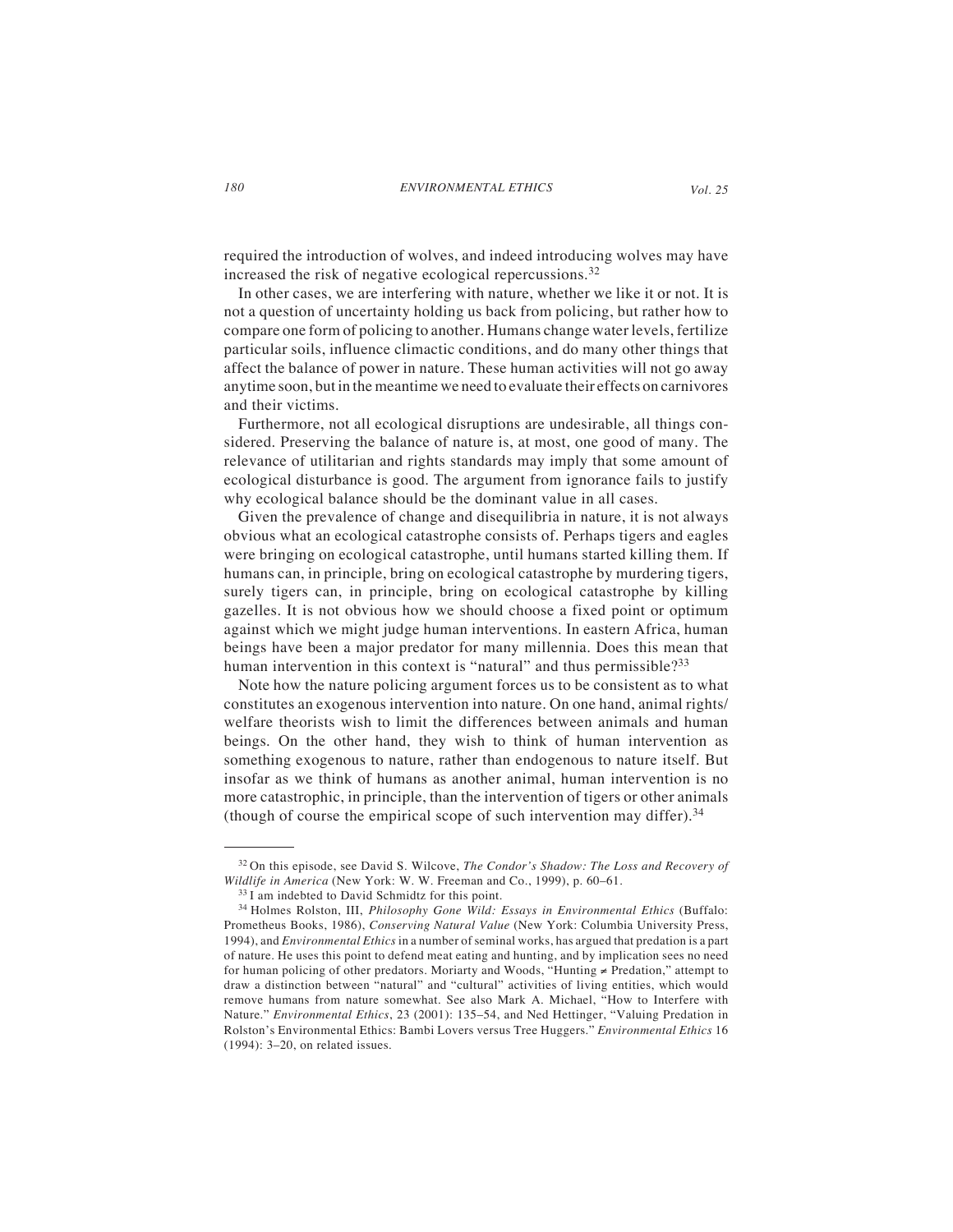#### *Summer 2003 181 POLICING NATURE*

Most fundamentally, the possibility of ecological catastrophe, or simply our mere ignorance, increases our uncertainty about *all* policies, including *inaction* toward tiger killings. It does not militate against nature policing in any special fashion.

The argument from ignorance proves too much. Human beings are interfering with nature in any case, for better or worse. It could be that we have little or no idea of the consequences of these policies on the long-run fitness of nature. That makes it harder to make a good decision, but it should not prevent us from choosing what we believe is best. We face ignorance in any case. Furthermore, if we are truly very ignorant, modest forms of policing may not add significantly to our uncertainty. We should then consider policing on its own merits, while taking a high degree of background uncertainty as given and not affected by our marginal decisions.<sup>35</sup>

We might interpret holism very strictly, as suggesting that human beings should *never* interfere with inter-animal relations, at least outside of cases of species extinction or other natural emergencies. Holism of this form, however, is simply restating the conclusion that nature should not be policed, rather than justifying it in terms of some more general moral principle. Holism, as commonly understood, is about evaluating aggregates and patterns. Holism does not make strong claims about how to evaluate individual acts or interventions into nature. To rule out nature policing, we would need to add some additional moral theory to holism. Holism *per se* is noncommittal on the policing issue.

### VI. CONCLUDING REMARKS

It is difficult to reject the idea of policing nature out of hand. We have no trouble accepting the policing of humans, whether on rights or utilitarian grounds. Given this premise, the policing of animals follows naturally. Animals may "matter less" than humans, for a variety of reasons, but this lesser status will apply to the carnivore aggressor as much as to the animal victim. Rights and utilitarian considerations are hardly the full extent of moral theory, but each pointed in the direction of at least partial nature policing.

We might reject nature policing simply by regarding it as intrinsically bad. If this view is selected as an axiom, so be it. This paper could then be read as arguing that such an axiom is not compatible with other plausible axioms that we hold about animals, such as the view that their welfare matters, they deserve moral consideration, or that the painful death of an animal is a bad thing.

Policing nature implies a particular quandary for advocates of animal rights

<sup>&</sup>lt;sup>35</sup> The argument from ignorance might be used to claim that all utilitarian standards are inadequate, since we can never trace the full results of a single action, or perhaps not even a meaningful subset of them (this epistemic criticism of utilitarianism is well known in the human context). Nonetheless, the rights standard suggests nature policing as well, as noted above.